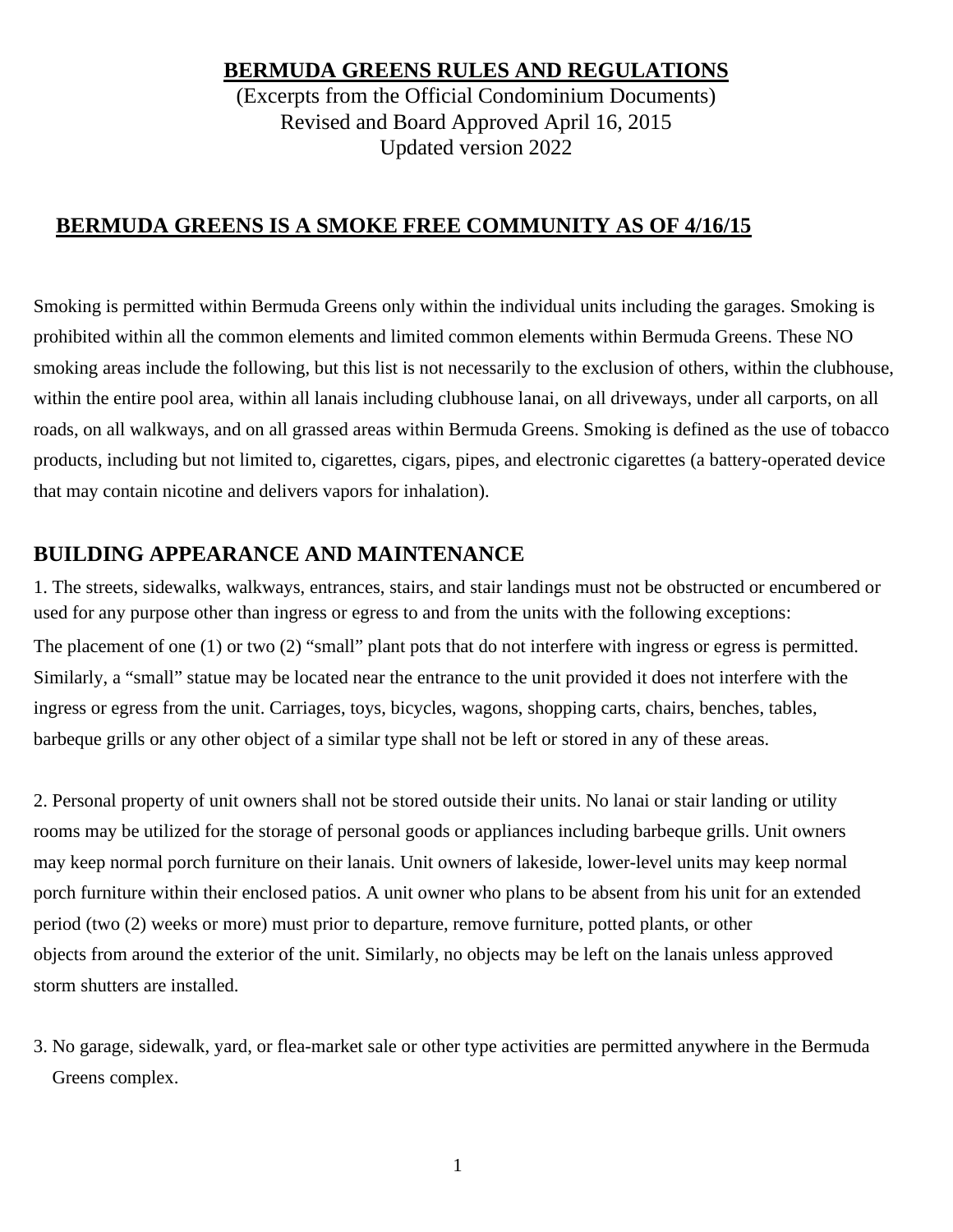### 4. **TRASH REMOVAL**

- a. Trash cans with securely attached lids (Tuesday and Friday) and properly prepared recycle bins (Friday only) may be placed near the street after 6:00 p.m. (as per Collier County Ordinance 2015-38, Section 6) on the night before designated pickup days. Bulky items, such as furniture, may be placed curbside Thursday evenings to be picked up Fridays at no extra charge. Appliances (washers, dryers, TV's, water heaters, etc.) can be pick up at no charge on recycle days (Fridays). However, for appliance pickup, you must call 239-252-380 at least 48 hours before your pickup day. Such items should NEVER be left at the dumpster.
- b. No trash bags, supplies, containers, or other such articles shall be placed in or on walkways, lanais, Stair landings, and entryways. Trash should be taken to the dumpster whenever necessary.
- c. Use of the dumpster It is located where the road splits to enter either Bermuda Greens or Imperial Gardens. We encourage using your condominium's garbage disposal and deposit only secured bagged trash in the dumpster. NOTHING should EVER be left on the ground around the dumpster and NO appliances (noted above in "a") should be left at the dumpster.

# **FAILURE TO USE A TRASH CAN WITH A SECURE LID WILL RESULT IN A WARNING AND THEN A FINE AS SET FORTH BY FLORIDA STATE STATUTE.**

5. No cloths, clothing, towels, curtains, rugs, mops, or laundry of any kind shall be exposed on any part of the limited common elements, and the common elements shall be kept free and clear of refuse, debris, and other unsightly material.

6. No unit owner (or family member, guest, lessee, or any other occupant) shall allow anything to fall from windows, walkways, lanais, entryways, or doors of the premises, nor shall he/she sweep or throw any dirt or other substances from the unit. This includes the sweeping or washing of debris from a second-floor lanai causing such debris or water to enter the lanai below. In the case of the lanai below being outside the building line, debris or water must not contact the lanai below.

7. No unit owner or unit occupant shall engage in or permit any disorderly or disturbing activity that interferes with the rights, comforts, or convenience of the other unit occupants. No one shall play a musical instrument or operate a television, radio, or amplified playback instrument (such as a tape, record, or CD player) in a manner as to unreasonably disturb or annoy other occupants. No voices, music, or televisions should be audible from the other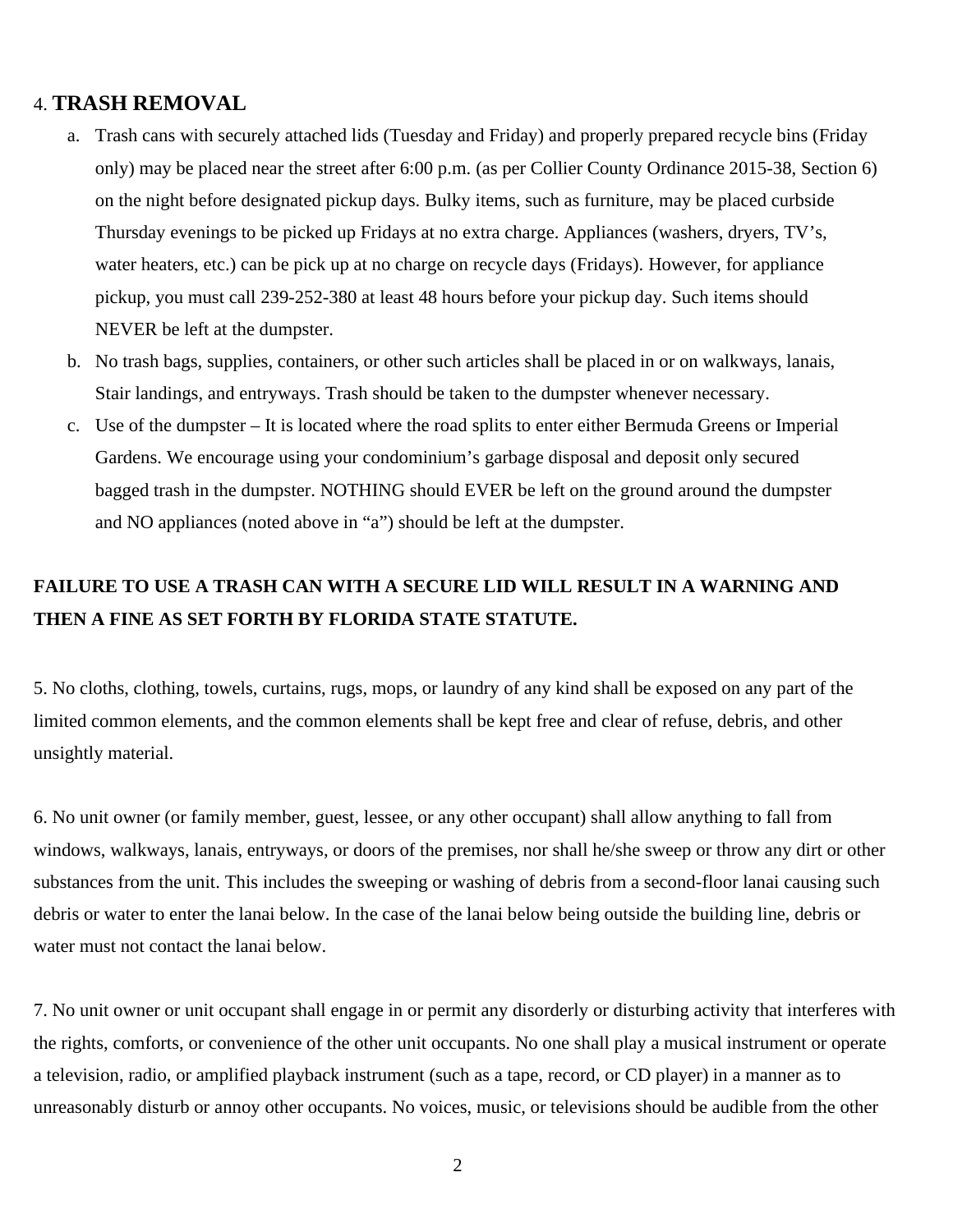units. **The hours between 11:00 p.m. and 7:00 a.m. are designated as quiet time.** The operation of vacuum cleaners, clothes dryers, dishwashers, washing machines, and other like appliances between these time frames is prohibited.

8. No outdoor cooking or barbequing is permitted on lanais, stair landings, in garages, under carports, or over grassy surfaces. North Naples Fire Prevention Bureau prohibits storage of LP canisters within individual condominium units or attached garages of condominium units. Residents may use the propane grills located near the clubhouse but must clean the grill and area upon completion. Use of electric or charcoal grills by individual unit owners is permitted. North Naples Fire Prevention Bureau states that all grills must be used at least ten (10) feet from a building. Outdoor cooking or barbequing is permitted on the driveways in front of garages at least ten (10) feet from the building. Grills are to be stored in garages or courtyards when not in use and cannot be stored in common areas, limited common areas, or lanais.

9. No flammable or explosive substance except those necessary and suited for normal household use, shall be kept in any unit. **LP gas canisters may NOT be stored in garages or inside units**.

10. No signs, advertisement, notice or other similar material shall be displayed in or upon any part of the units, limited common elements, or common elements. Unit owners may submit four by six-inch (4 X 6) notices to the property manager for posting in designated locations if deemed appropriate. Eight and one half by eleven-inch (8.5 X 11 in.) notices may be posted in designated locations by a board member or the property manager for committee or board announcements as space permits. A notice must be dated and removed within one (1) month.

11. Unit owners, or any unit occupant, at no time may climb on the roofs. All commercial workers such as window washers must get prior approval from the manager before starting the job. Unit owners who hired the worker and/or the worker himself may be held responsible for any damage to the building. Contractors, repair people, etc. are not allowed to work in Bermuda Greens before 8:00 a.m. or after 5:00 p.m. Monday – Saturday and not at all on Sunday except for emergencies.

12. No unit owner (or family member, guest, or lessee) shall mark, mar, damage, destroy, or deface any part of the condominium property. This restriction includes damage caused by moving of personal property, deliveries, or use of the common elements. The exterior stucco surface must never be penetrated using nails, screws, etc. Nothing should be suspended from or attached to the exterior of the buildings. The unit owner/lessee shall be held responsible for and shall bear any expense of such damage.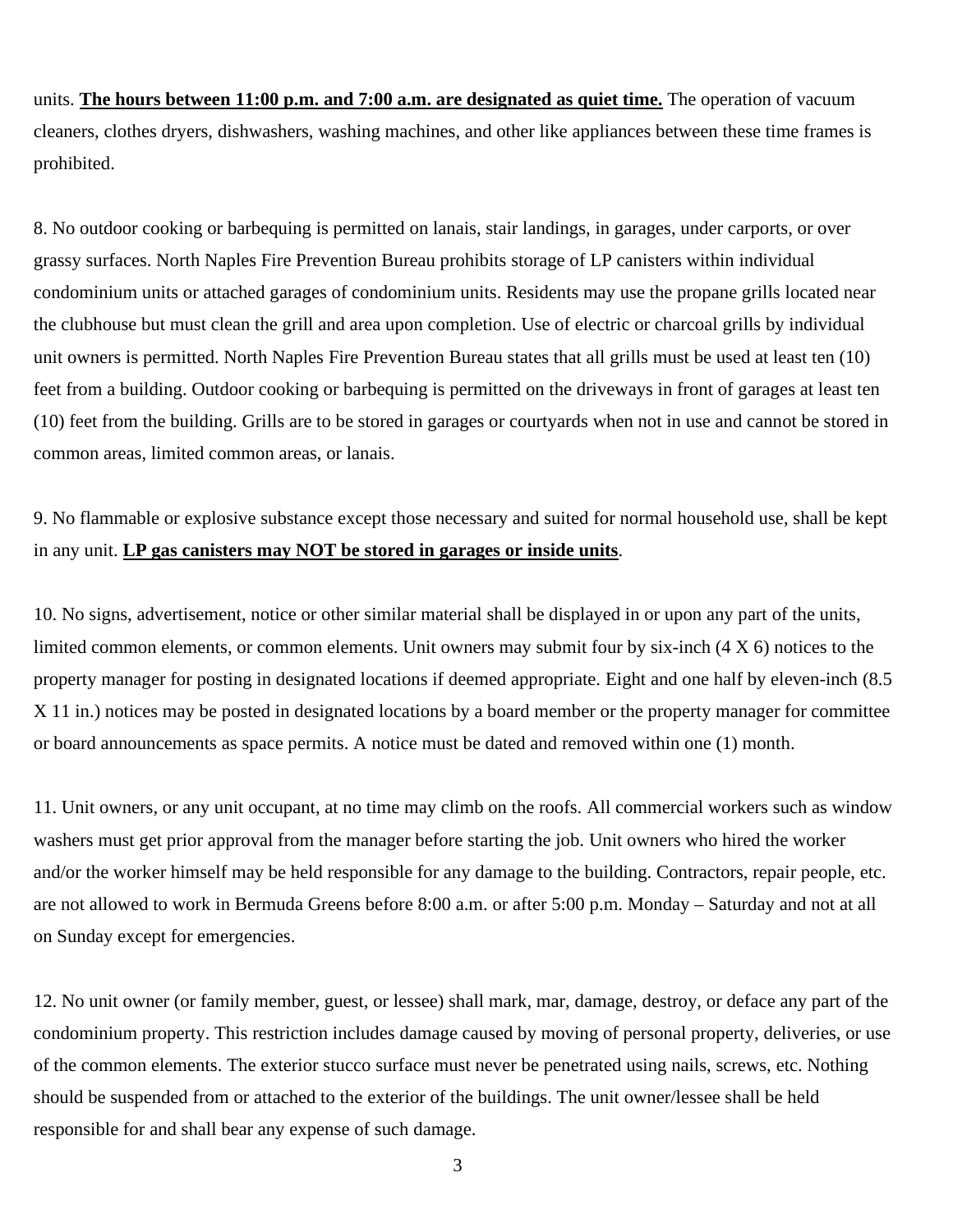13. Bermuda Greens will follow the Collier County Ordinance regarding the number of people residing/sleeping in a unit at one time (Ordinance 2010, section 6(13), Code of Laws and Ordinance: [www.colliergov.net/code.](http://www.colliergov.net/code) Main Office: 239-252-2550).

## **ARCHITECTURAL GUIDELINES/RULES**

- 1. Unit owners are specifically cautioned that their rights to make any addition, change, alteration, or decoration to the exterior of the condominium buildings are subject to the provisions of the Declaration of Condominium. All such additions, changes, or alterations must be presented to the Board of Directors for approval, accompanied by written plans, drawings, and specifications. This includes all window and exterior door replacements as well as garage doors.
- 2. The Board of Directors shall approve such requests only if the association is protected against, or indemnified as to mechanic's liens, and/or claims arising from such work. Work may begin only after official written Board approval.
- 3. If a unit owner, after first obtaining Board permission, makes any modifications, installations, or additions to his unit or common or limited common elements, the unit owner and his successors in title shall be financially responsible for the insurance, maintenance, and repair and replacement of the modifications, installations, or additions.
- 4. No owner shall cause his porch or lanai to be enclosed or cause any changes, structural or non-structural, to be made to the unit or building, including painting or other decoration outside of the units, or the installation of any electrical wiring, appliance, or Jacuzzi or in any manner change the external appearance of any portion of the Condominium without prior approval by the Board of Directors.

**All interior structural changes require Board approval.** If carpeting is not to be used for flooring replacement in second story units, then Board approval is required to ensure the proper sound proofing underlayment used. This includes all tile, wood, vinyl, and laminate installations in second floor units even when this flooring is not replacing carpet. Proper water proofing of concrete floors on first floor units is required prior to changing flooring in these units.

### **The following are examples of specific changes and the applicable approval requirements:**

- 1. Addition of an awning covered screened patio. (Board Approval)
	- a. Applicable to first floor, three bedrooms, golf front units only.
	- b. All owners in the building must approve patio construction in question, except in the case of Buildings E-F-G-H-I.
	- c. Patio must be identical in all respects to the patios constructed in Building E.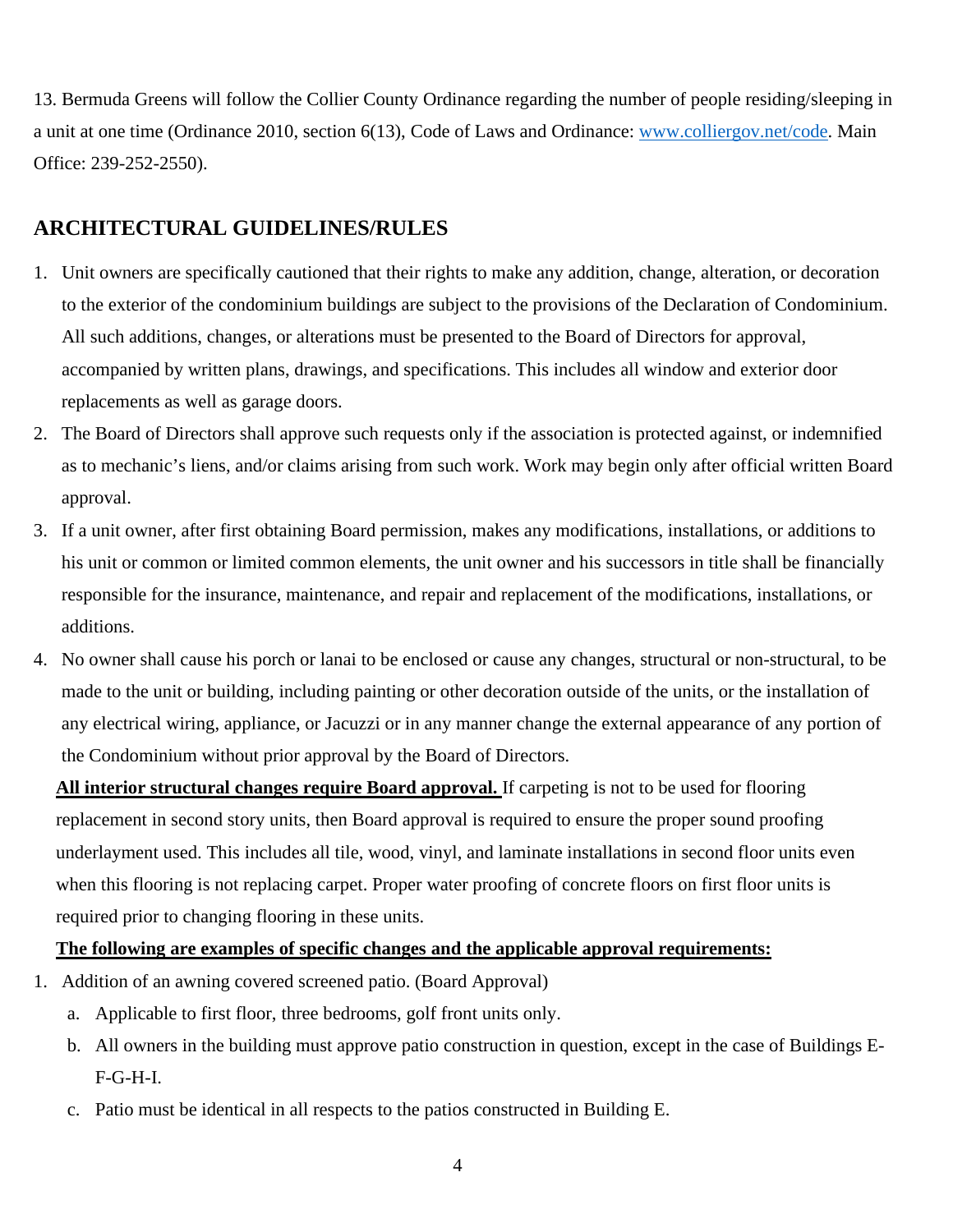- d. Each homeowner of such patio must sign a recorded agreement assuming responsibility for maintenance of the patio in all respects.
- 2. Decorations (Flags, Lights, Banners, etc.)
	- a. No permanent decorations are allowed.
	- b. Fixtures for the decorations cannot be permanently attached to the buildings, trees, or shrubs. Decoration attachments cannot penetrate the external stucco (i.e., no nails, screws, etc.)
	- c. Low voltage ground lights including solar lights along the sidewalk or driveway must be maintained and are the sole responsibility of the owner.
	- d. Any owner may display one (1) portable, removable United States flag in a respectful way on Armed Forces Day, Memorial Day, Flag Day, Independence Day, and Veterans Day.
- 3. Shutters, Panels, and Screen/Security Doors (Requires Board Approval)
	- a. Color for all shutters and doors is WHITE.
	- b. Where possible, the style of doors should be the same as the neighboring unit. A key for all lockable doors must be on file with the property manager. In case of a combination entry lock, the code must be on file with the property manager. It is recommended that if a security system is installed, that the code also be left with the property manager.
	- c. Installation of shutters, panels, etc. cannot be to the exterior of the lanai or patio screen.
	- d. Screens are required where originally placed on the exterior of all windows and lanais.
- 4. Solar Shades, Blinds, and Window Treatments
	- a. Fixtures that provide shade or privacy on patios and lanais as well as the application of film to the interior of windows or any type of window tinting that change the exterior appearance of the building may require board approval.
	- b. Installation cannot be to the exterior of the lanai or patio screen.
- 5. TV and Radio Antennas including Satellite Dishes:

TV antennas, radio antennas, and satellite dish antennas and communication dishes are not permitted on common ground or external to any building.

#### **VEHICLES, INCLUDING BICYCLES, ROADWAYS AND PARKING AREAS**

- 1. Occupants of each unit are limited to keep within the Bermuda Greens complex no more than two (2) motor vehicles. All vehicles must be registered with the property manager. Additional and replacement vehicles must be registered with the manager at the time of purchase. Designated covered parking spaces under carports and driveways up to the garages are for the use of the designated unit occupants and their guests only.
- 2. Occupants of units are not permitted to have the following vehicle types parked or stored anywhere in the Bermuda Greens complex unless fully enclosed inside a garage: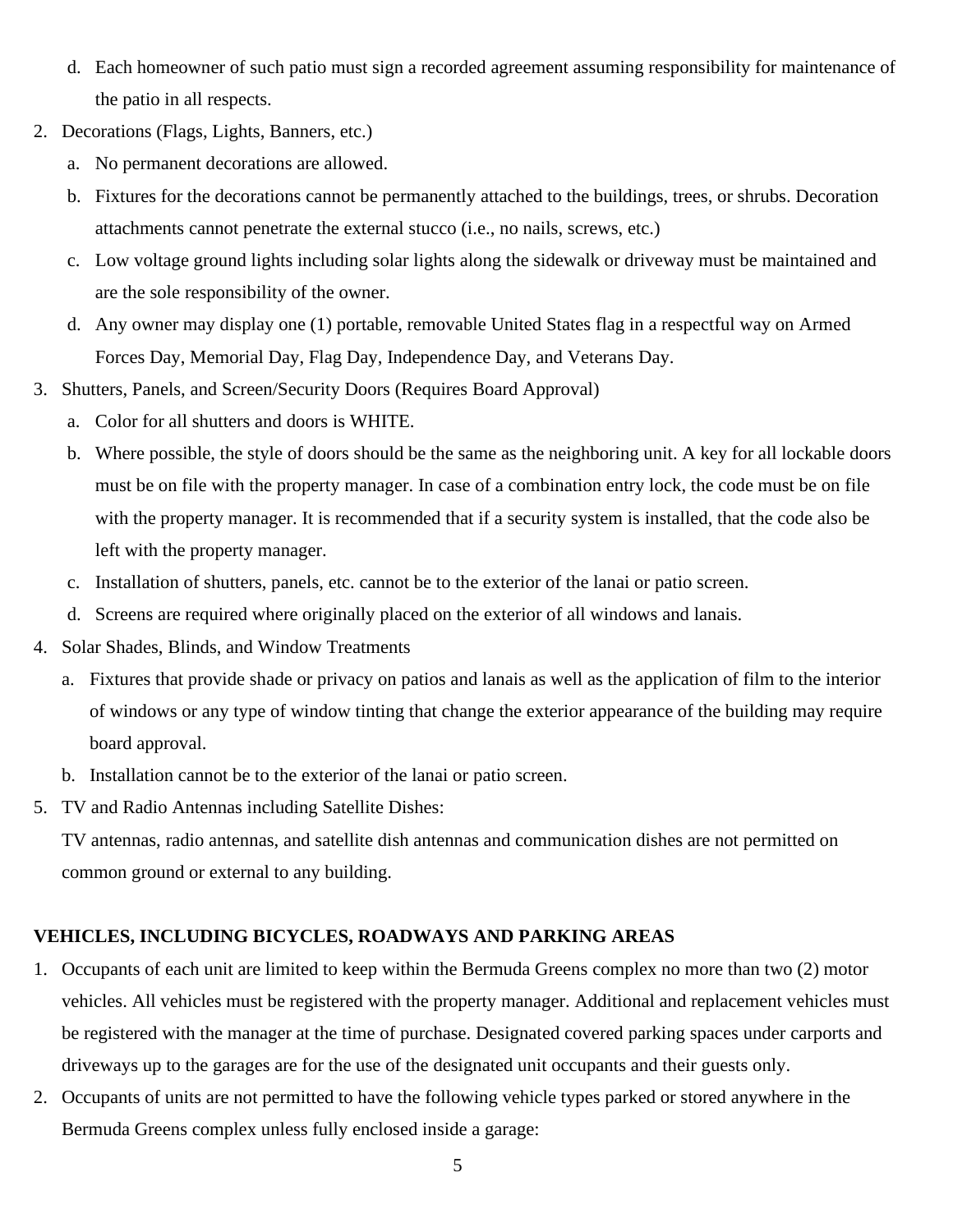#### Boats

Trailers of any kind Pickup trucks Any type of vehicle with an open utility bed Four door pickup trucks Vans or any other vehicle type with commercial signage. Commercial vehicles **Campers** Mobile homes Motor homes Any vehicle with more than two axles. Inoperable vehicles. Unlicensed (unregistered) vehicles Go-carts ATV's Golf carts

3. Vans or trucks with commercial signage are not permitted anywhere in Bermuda Greens on Sundays and National Holidays except for emergencies. Such vehicles are permitted in Bermuda Greens only Monday – Saturday 8:00 a.m. – 5:00 p.m. except for emergencies. At no time is a truck over forty (40) feet long permitted anywhere in Bermuda Greens.

4. No vehicle shall be parked anywhere except on a paved area intended for that purpose or in a garage or under a carport. Parking or driving motor vehicles on lawns, landscaped areas, sidewalks, lanais, courtyards, or inside a unit is not permitted. Vehicles shall be parked between pavement markings so as not to take up more than one (1) space and be pulled fully forward. Parking is never permitted in no parking areas.

5. No vehicle shall be used as a domicile or residence, either permanent or temporary.

6.The owner of a vehicle which leaks motor fluids onto the pavement is responsible for the removal of such spillage and any stains caused by such spillage

7. Car washing within the Bermuda Greens complex is limited to the two (2) vehicles permitted per unit.

8. No mechanical work such as tune up and oil change is permitted within the Bermuda Greens complex. Only emergency repair work to start a vehicle or to ready it for towing is permitted.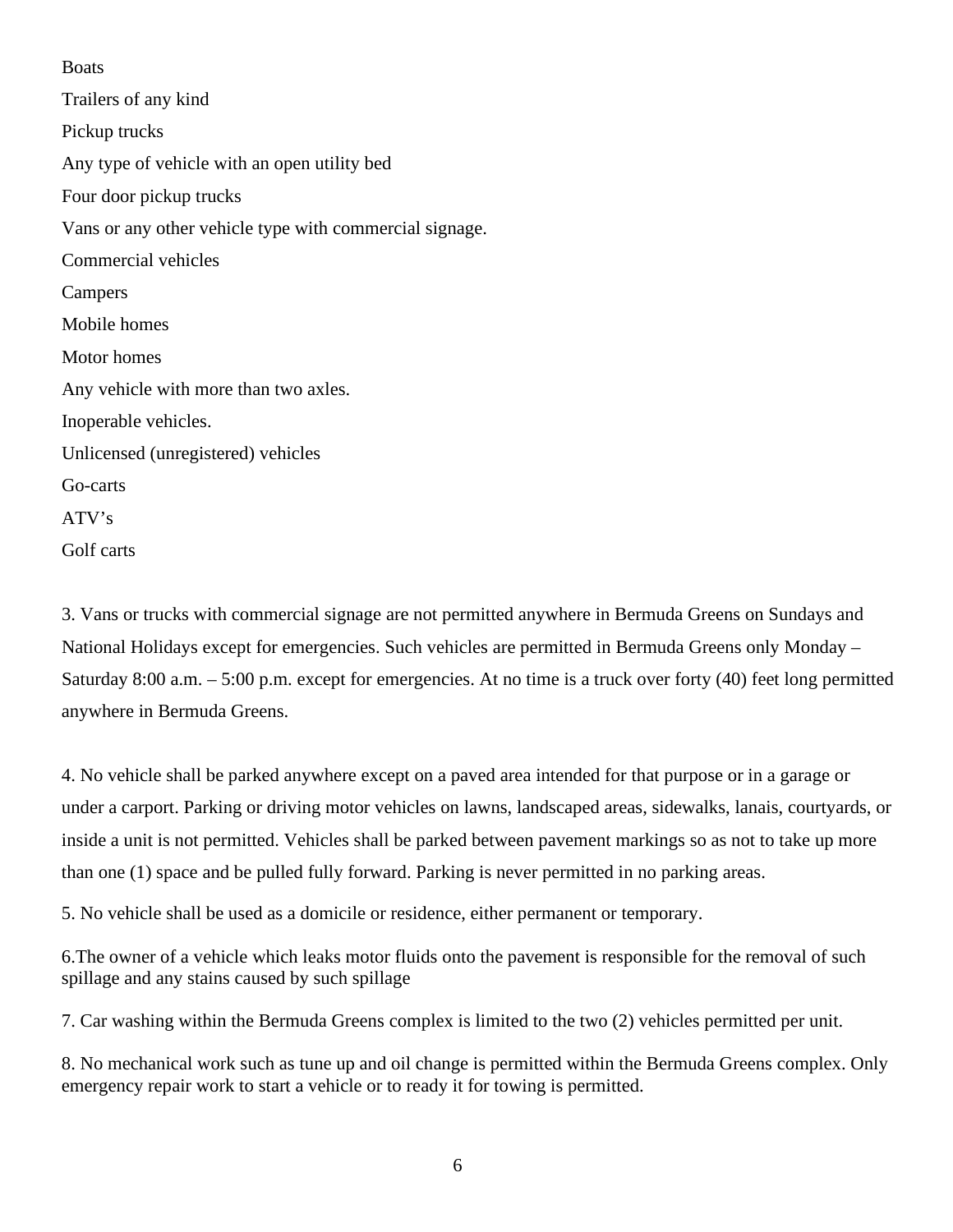9. Owners may park in another owner's carport, driveway, or garage with written permission from the owner. The written permission should be kept in the parked vehicle to be shown to the manager if requested.

10. When not in residence, owners who leave a car in the carport or parked in their driveway must provide manager with access to the car key either through the condominium watch person or location of car key within the unit.

11. When unit is unoccupied, storage of the first car must be within lines of one's designated covered parking spot, carport, driveway, or garage. If unit owner has a second car and a driveway, the second car must be parked in his designated driveway. If unit owner does not have a driveway or a driveway long enough to accommodate the vehicle, then the second car may be parked within the lines or any open guest parking spot. In consideration of their neighbors, it is recommended that all occupants which in residence, especially in season, not occupy the same guest parking spot consistently.

12. Bicycles must be stored inside the units when owners are not in residence and unit not occupied. Storage or parking of a bicycle on sidewalks, stairways, or stair landings is not permitted at any time. Bicycles are to be parked in bicycle racks when unit is occupied and bicycle not in use. Any abandoned bicycle can be removed by the property manager at the direction of the Board. A bicycle is regarded as abandoned when tagged for one week with no response to the property manager. All bicycles must be registered with the property manager. All bicycles must be maintained in proper operating condition and appearance or will be tagged for removal. The bicycle rack at the clubhouse front door is for use only by persons visiting the clubhouse.

## **GARDENING AREAS**

- 1. Gardening by residents is a privilege and not a right. All trees, plants and shrubs are the property of the Bermuda Greens Association and will be maintained and/or removed at the discretion of the association regardless of who paid for the plants.
- 2. Plantings by unit owners are restricted to ornamental shrubs and flowers of reasonable size, shape, and color in harmony with the existing growth. Unit owner plantings not in harmony with the existing landscape will be removed.
- 3. Unit owners who wish to change existing landscape plantings in their area and at their own expense by using the Bermuda Greens landscape maintenance contractor, should contact the landscape committee first for preapproval. The landscape committee will then consult with the contractor to obtain a written proposal.
- 4. Planting of annuals by unit owners requires that all annual plantings be removed, and pots emptied by the unit owner before returning north for the summer.
- 5. Growing of vegetables and fruit trees is prohibited.
- 6. Garden hoses must be neatly stored.
- 7. Nails, screws, or other penetrating objects placed into trees or into the building for any reason are prohibited.
- 8. Parking of any vehicle or driving of any vehicle on the grass is not permitted due to potential damage to the irrigation system (heads and lines).
- 9. No artificial flowers are permitted in garden areas.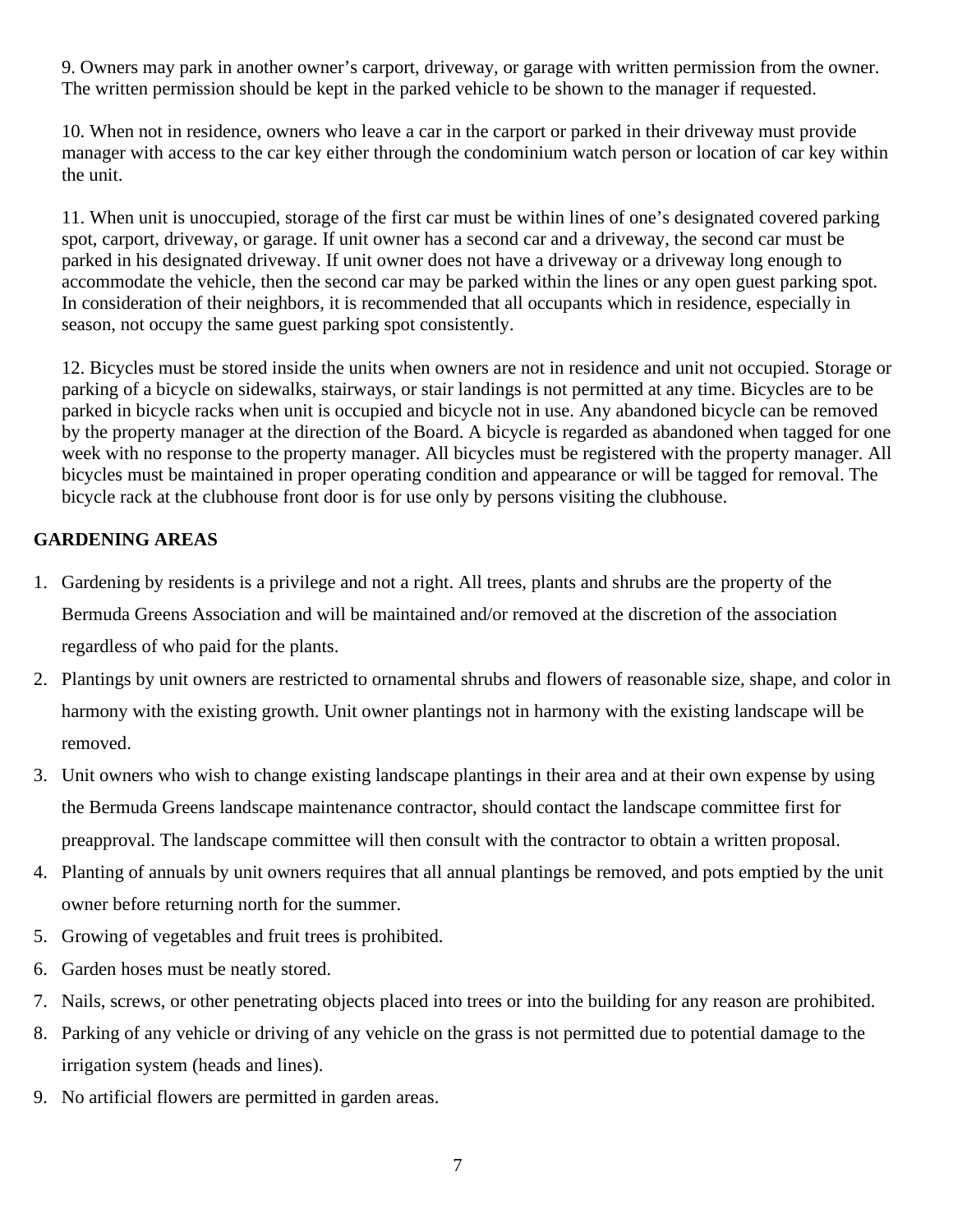**Recommended Annuals:** Impatiens, Begonias, Pentas, Geraniums, Petunias, Salvia, Celosia, Coleus, Alyssum, Snap Dragon, Vinca, Daisies, Marigolds.

**Recommended Shrubs:** Hibiscus, Gardenia, Star Jasmine, Liriope, Bougainvillea Dwarf, Dracaena, Indian Hawthorn, Getrophia, Ixora, Plumbago, Crotons, Cocoplum, Dwarf Garden Island Ficus. **Undesirable Plants:** Carrotwood, Ficus (except Garden Island Dwarf variety), Mahogany, Oleander, Norfolk Pine, Bottle Brush, Fish-tail Palm, White Bird of Paradise, Asparagus Fern, Boston Fern, Rio, Discolor, Wandering Jew, Schefflera Trees, Bamboo (all varieties), Invasive Vines (i.e., Pothos, Virginia Creeper), Areca Palm, Roses, Crown of Thorns.

### **PETS**

- 1. Each unit owner may keep up to two (2) small pets of normal domestic household type in the unit. No reptiles, amphibians, poultry, or livestock may be kept in the unit. The pet may be a cat or dog **weighing no more than twenty (20) pounds, no pit bull or pit bull mix is permitted**.
- **2.** No pets of any kind are permitted in a unit when the unit owner is not in residence. Annual lessees, seasonal lessees, or others who visit in the unit owner's absence **are NOT permitted to have pets.**
- **3.** The pet must be always leashed or carried by the owner while on condominium property outside the owner's unit.
- **4.** The owner is responsible for cleaning up after the pet defecates on any Bermuda Greens property.
- **5.** It is a violation of the Rules and Regulations to feed any ducks, geese, wild birds, alligators, and other animals anywhere within Bermuda Greens.
- **6.** Keeping a pet is a privilege not a right. The Board of Directors will order and enforce the removal of any pet which becomes a source of unreasonable annoyance to other residents.

### **USE OF POOL**

- 1. Pool hours are from 7:00 a.m. until dusk. **No swimming is permitted at night.**
- 2. No lifeguard is on duty; therefore, everyone swims at their own risk.
- 3. Each person must shower before entering the pool. Soap/Shampoo may not be used for safety reasons.
- 4. **Children under twelve (12)** must be accompanied by a parent/guardian while in the pool area.
- 5. **Toddlers in diapers** must wear extra rubber pant protection over diaper and under bathing suits. Parent/Unit Owner/Renters will be held responsible for any pool contamination by the child and pay all costs to remedy the situation to original conditions.
- 6. Floats are not permitted if more than eight (8) persons are in the pool.
- 7. Use towels or pad protection on the lounges.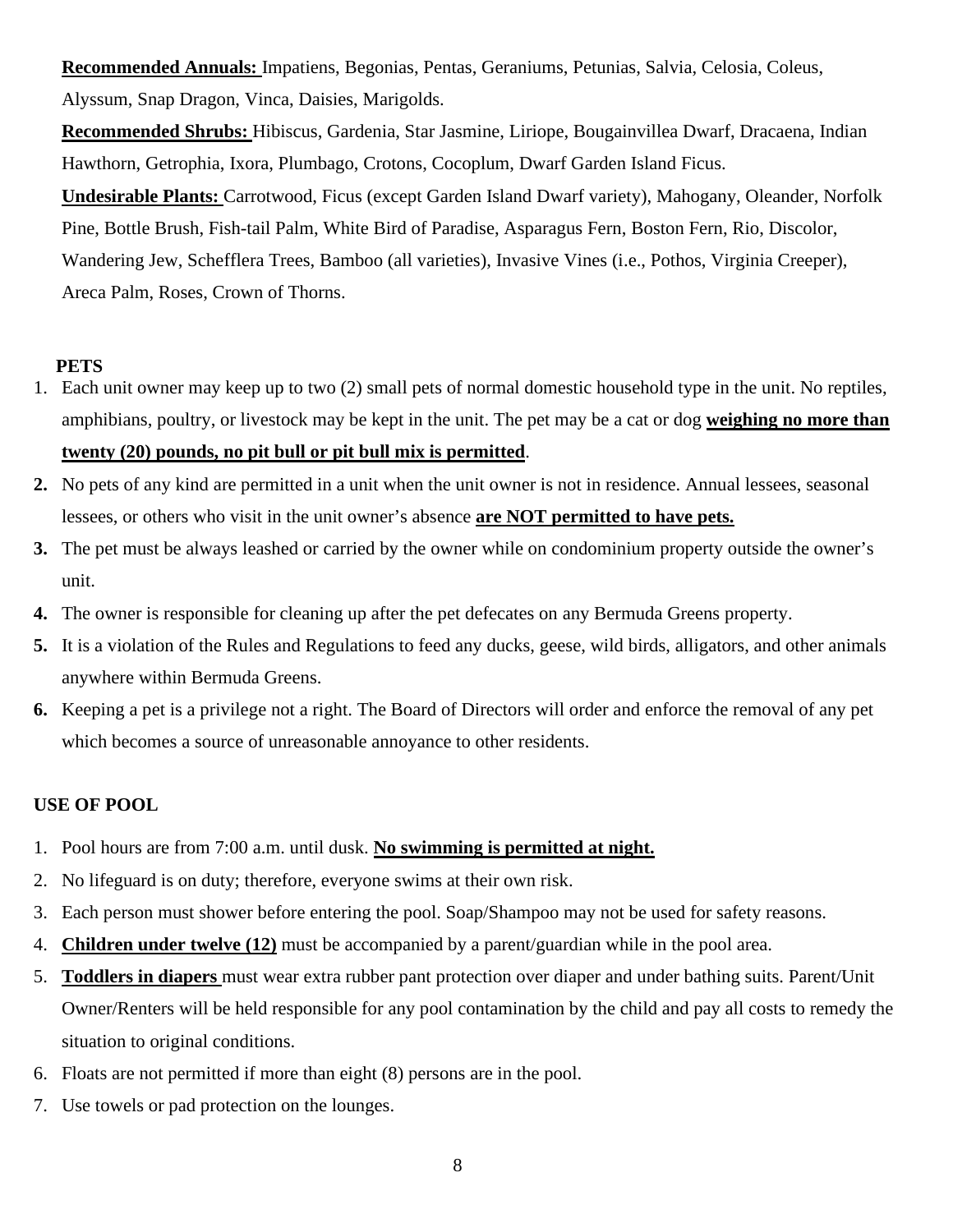- 8. No glass of any kind is permitted in the pool area including the lanai. Food must be kept and consumed within the screened in lanai area.
- 9. Smoking is not permitted in the entire pool area including the screened in lanai. Smoking is defined as the use of tobacco products including but not limited to cigarettes, cigars, pipes, electronic cigarettes (a batteryoperated device that contains nicotine and delivers vapor for inhalation).
- 10. For safety reasons, ball playing, running, rough housing, or use of a squirt gun is prohibited in the pool area. Diving or jumping into the pool is always prohibited.
- 11. For safety reasons, close umbrellas and return chairs/chaise lounges to the original pool facing position when leaving the pool area.
- 12. Pets are not allowed in the pool area at any time.
- 13. Bicycles, scooters, skateboards, and skates of any type may not be used within the pool area. Baby carriages or strollers are permitted but must be kept away from the pool edge with brakes applied when not in use.
- 14. No one using the pool or pool area shall engage in any disorderly, boisterous, or other disturbing activity that interferes with the rights, comforts, or relaxation of another pool user or resident.
- 15. Radios, CD players, iPod are permitted in the pool area with headphones only.
- 16. Cell phone use should be kept to a minimum in the pool area.
- 17. When walking to and from the pool complex, proper coverups over swimsuits are required for males and females of all ages.

#### **USE OF SPA**

- 1. Spa hours are from 7:00 a.m. until dusk.
- 2. There is no lifeguard on duty, therefore everyone uses the SPA at their own risk.
- 3. SPA temperature is normally set at 102 degrees and may not exceed 104 degrees. Persons with heart conditions, high blood pressure, or any cardiac problems should be cautious regarding the length of stay in the SPA.
- 4. Children under twelve (12) are NOT permitted in the SPA.

#### **USE OF GRILL**

- 1. Caution must be exercised, and hood must be raised when lighting the grill.
- 2. Individuals using the grill must remain within sight of the grill.
- 3. The grill must be cleaned after use, gas turned off, and lid closed.
- 4. Shut the gas off at the tank after each use.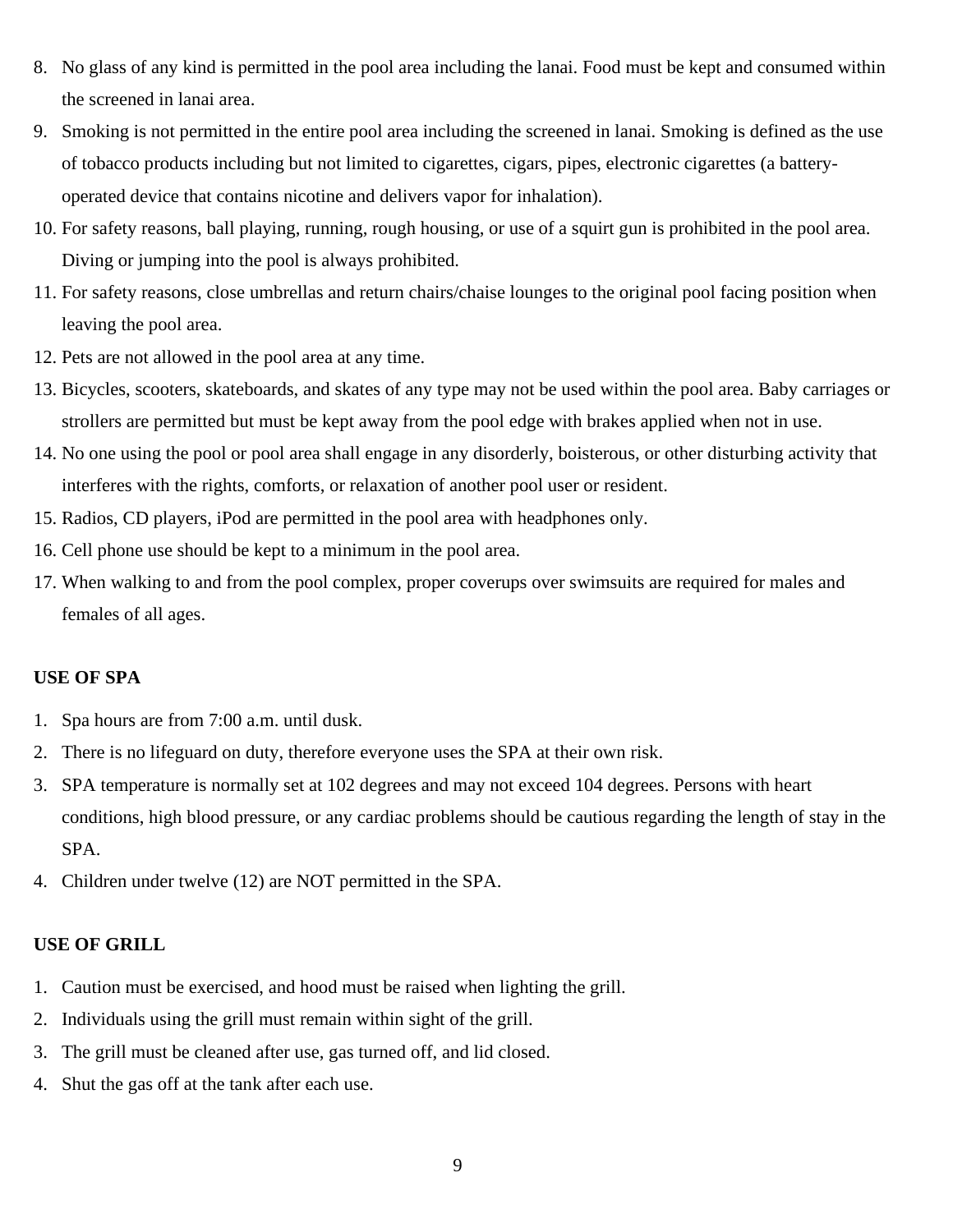### **TEMPORARY EXCLUSIVE USE OF THE CLUBHOUSE**

- 1. All activities planned in the clubhouse and/or pool area by the Bermuda Greens Social Committee and presented to the Board of Directors at least **fifteen (15) days in advance of the event,** are permitted activities, unless the facility has been previously reserved. To obtain desired dates, the Social Committee may reserve the facility on a yearly or seasonal basis with the approval of the Board.
- 2. Any unit owner may lease the clubhouse for temporary exclusive use by the following steps:
	- a. Apply in writing to the Board for use at least fifteen (15) days in advance of the requested date.
	- b. State the purpose of the desired use, along with the beginning and ending time of the event, the number of persons expected, and the extent to which the facility will be used (i.e., just clubhouse? Pool? Both?)
	- c. Include with the written request a \$200 security deposit (if twelve (12) or fewer persons will be present, the security deposit is \$50) which will be refunded, providing that the owner leaves the facilities in the condition identical to the one in which the unit owner found the facilities. (This includes returning the furniture to the same positions and cleaning the premises)
	- d. Obtain written approval from the property manager, board president, or other designated board member.
- 3. **Temporary exclusive use** implies that the unit owner may use the facilities for the time and in the manner approved, but that no other unit owner may be denied access to the pool.
- 4. The Board of Directors will not permit temporary exclusive use of the clubhouse more than two (2) times within any given week (Sunday through Saturday).
- 5. A unit owner is permitted to reserve the clubhouse for his/her owner personal use not more than two (2) times in a calendar year. This privilege is non-transferable. If, however, fourteen (14) days before the date of the third request, no one has asked to use the facility, and there are fewer than two (2) reserved dates during the week in question, the Board may grant permission for another temporary exclusive use by that unit owner.
- 6. The unit owner who leases the clubhouse for temporary exclusive use is responsible to see that the regular pool regulations are enforced.
- 7. The unit owner who leases the facility is financially responsible for any damage that may occur during the function.
- 8. Lessee and family members/guest of the unit owner may not lease the clubhouse for temporary exclusive use. An exception to this rule may be made by the Board of Directors for lessees. If the application of such a lessee is approved, the lessee is subject to all the above restrictions.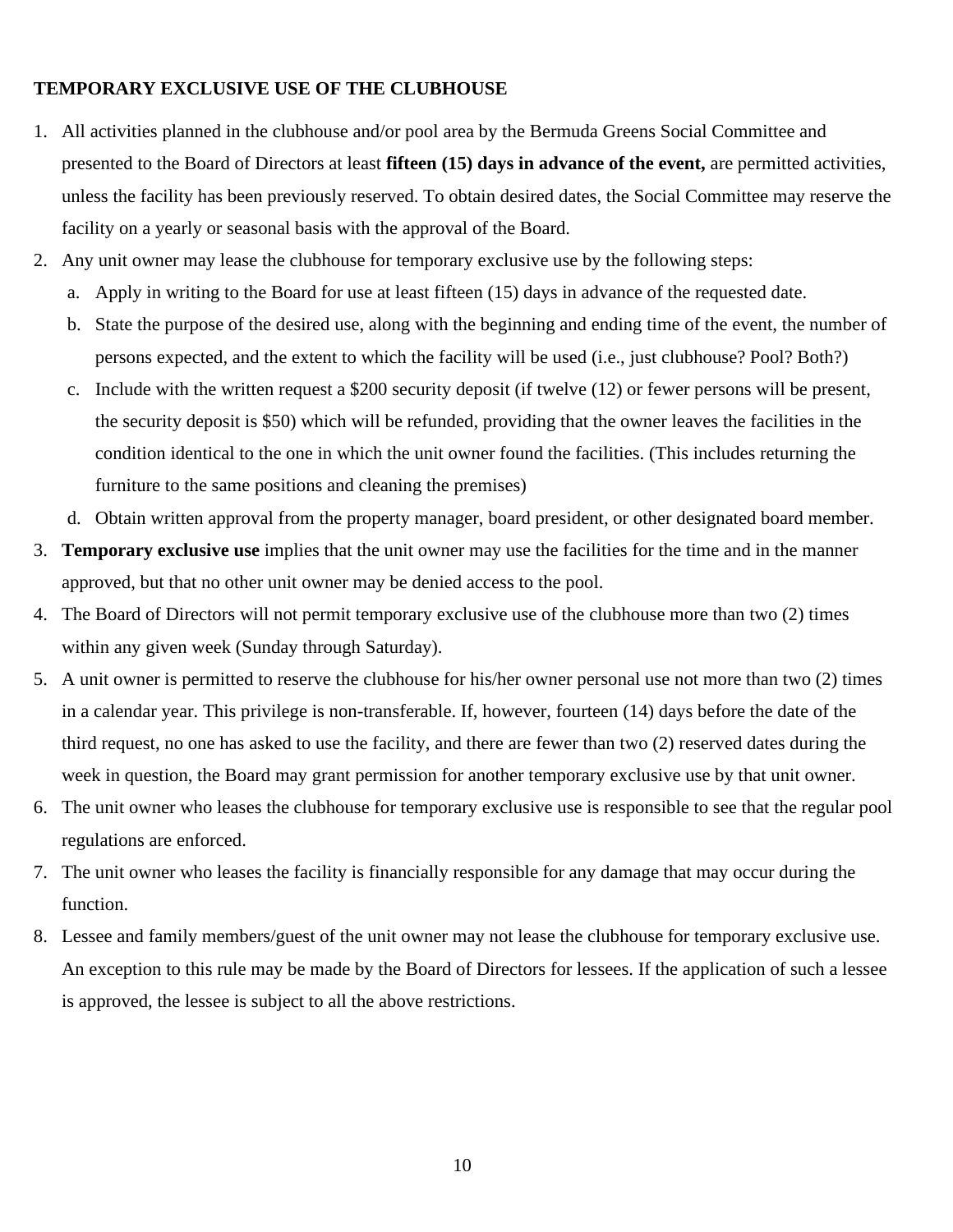### **GUEST/VISITOR IN OWNER'S ABSENCE OR SALE OR LEASE OF A UNIT**

- 1. Should a unit owner wish to sell, or otherwise transfer ownership, including to family members, to lease, or to rent or otherwise permit occupancy of his/her condominium parcel (which means that the unit together with the undivided share of the common elements appurtenant thereto) he/she shall before making or accepting any offer to purchase, transfer, sell, lease, rent, or other permit occupancy of the condominium parcel, deliver to the Board of Directors a written notice containing:
	- a. The terms of the offer he/she received or which he/she wishes to accept or proposes to make. A copy of the offer is to be given to the manager.
	- b. The name and address of the person(s) to whom the proposed sale, lease, or transfer is to be made, and such other information as may be requested by the Board of Directors within five (5) days of receipt of notice.

2**. REQUIRED VISITOR/GUEST APPLICATION FORM:** A unit owner **must** complete a Guest/Visitor Application Form if he/she plans to have guests/visitors staying in the owner's unit when he/she is **not** present. Such persons are not permitted to have pets. A guest or visitor is any person, including relatives or friends, occupying a unit owned by another when no financial interest is considered.

3. In the case of a proposed sale or lease of a unit, the owner will obtain the appropriate application form which will be submitted with a \$100 application fee, be signed by the prospective purchase, lessee, or occupant, and contain the following information:

- a. The street address and unit number of the property being sold or leased.
- b. The name(s), address and telephone number of the seller or lessor.
- c. The name(s), present residential address and telephone number of the intended purchaser, lessee, or occupant.
- d. The name, address, and telephone number of the real estate (or closing) agent (if applicable).
- e. The name(s) and age(s) of the child(ren) who will occupy the condominium unit (if applicable).
- f. In the case of a new owner, a description of any pet that will be domiciled in the condominium unit: only OWNERS are permitted to have approved pets (see section on PETS).
- g. A description of the intended purchaser's or lessee's motor vehicle(s), including license plate number(s) and state(s) registrations.
- h. Bank, credit, and personal references, as required by the application.
- i. A written acknowledgement by the intended purchaser, lessee, or occupant that he/she has read the Bermuda Greens Rules and Regulations and that he/she agrees to abide by them or any future amendments or revision of them. Further, he/she agrees to comply with all provisions of the Articles of Incorporation, Declaration of Condominium, and By-laws.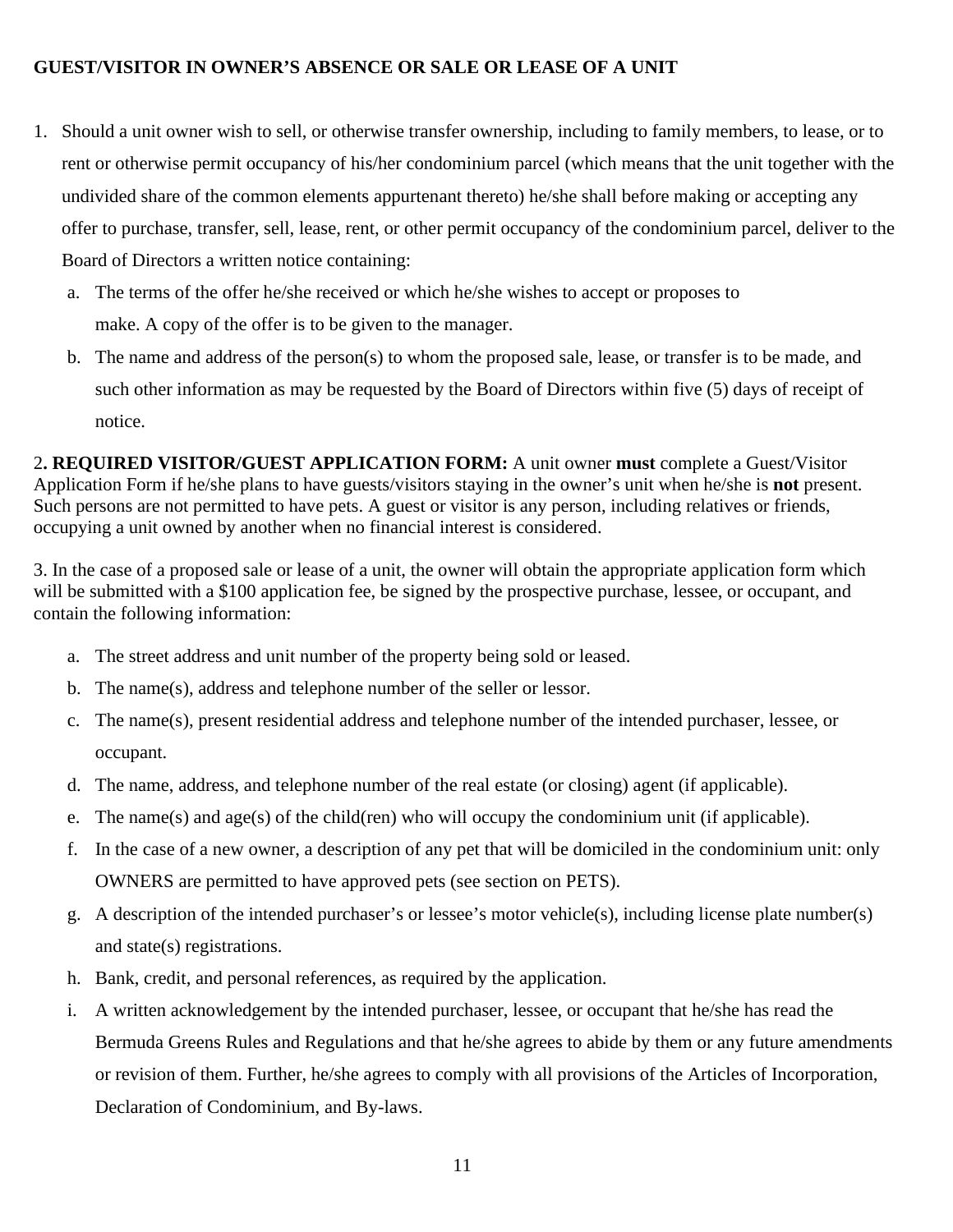- j. A written acknowledgement that the Board of Directors consent to the sale or lease transaction covered by the application is conditioned upon the truth and accuracy of the information presented on the application and further, that occupancy of the premises involved prior to such consent is prohibited.
- k. A written acknowledgement that the intended purchaser or lessee authorizes the Board or its agent to make an investigative background check of credit and personal references.
- l. A written acknowledgement, in the case of a lease, that the Bermuda Greens Condominium Association, Inc. is appointed as the agent of the unit owner, with authority to terminate the lease and evict the tenants at the owner's expense in the event the tenants fail to comply with their obligations.

4. In the case of a proposed sale or other transfer of title of a unit, including transfer to a trust or to a family member, the unit owners shall give the Board written notice of intent at least twenty (20) days prior to the intended closing date. Within twenty (20) days after receipt of the required notice or not later than sixty (60) days after the notice is received (whichever comes first) the Board shall approve or disapprove the transfer. If the unit owner hears nothing from the Board within the specified period, such failure to act shall be deemed approval.

5. Any purchaser of a unit after July 1, 2019, is prohibited from leasing his/her unit for a period of two (2) years from the date of transfer of a unit. The date of transfer is the date the deed is recorded in Collier County.

6. In the case of a proposed lease of a unit, the unit owner shall give the Board written notice of intent at least fifteen (15) business days prior to the starting date of the proposed lease. Within fifteen (15) business days after receipt of the application, the Board shall approve or disapprove the lease. If the unit owner hears nothing from the Board within the fifteen (15) business day period, such failure to act shall be deemed approval.

7. No unit shall be leased for a term of **less than three (3) months**. A unit owner shall not lease his/her unit more than four (4) times during any twelve (12) month period. No lease may be for a term of more than one (1) year. However, the Board may approve the same lease from year to year. No Bermuda Greens condominium unit may be sub-leased. A copy of the signed lease must be given to the Board.

8. During the term of a lease, only the lessee and his/her family and guests may occupy the unit. Guests must fill out a Guest Application Form available from the manager and filed with the manager.

9. A unit owner whose unit is leased may not use the recreational facilities or parking facilities located in the common areas. However, the unit owner may retain the right to use the facilities to the exclusion of the lessee if the lessee has waived use of the rights in writing.

10. No person under twenty-one (21) years of age shall occupy the unit unless his/her parent or the unit owner is in residence.

11. In the event of a sale or lease, approval by the Board of Directors shall not be unreasonably withheld.